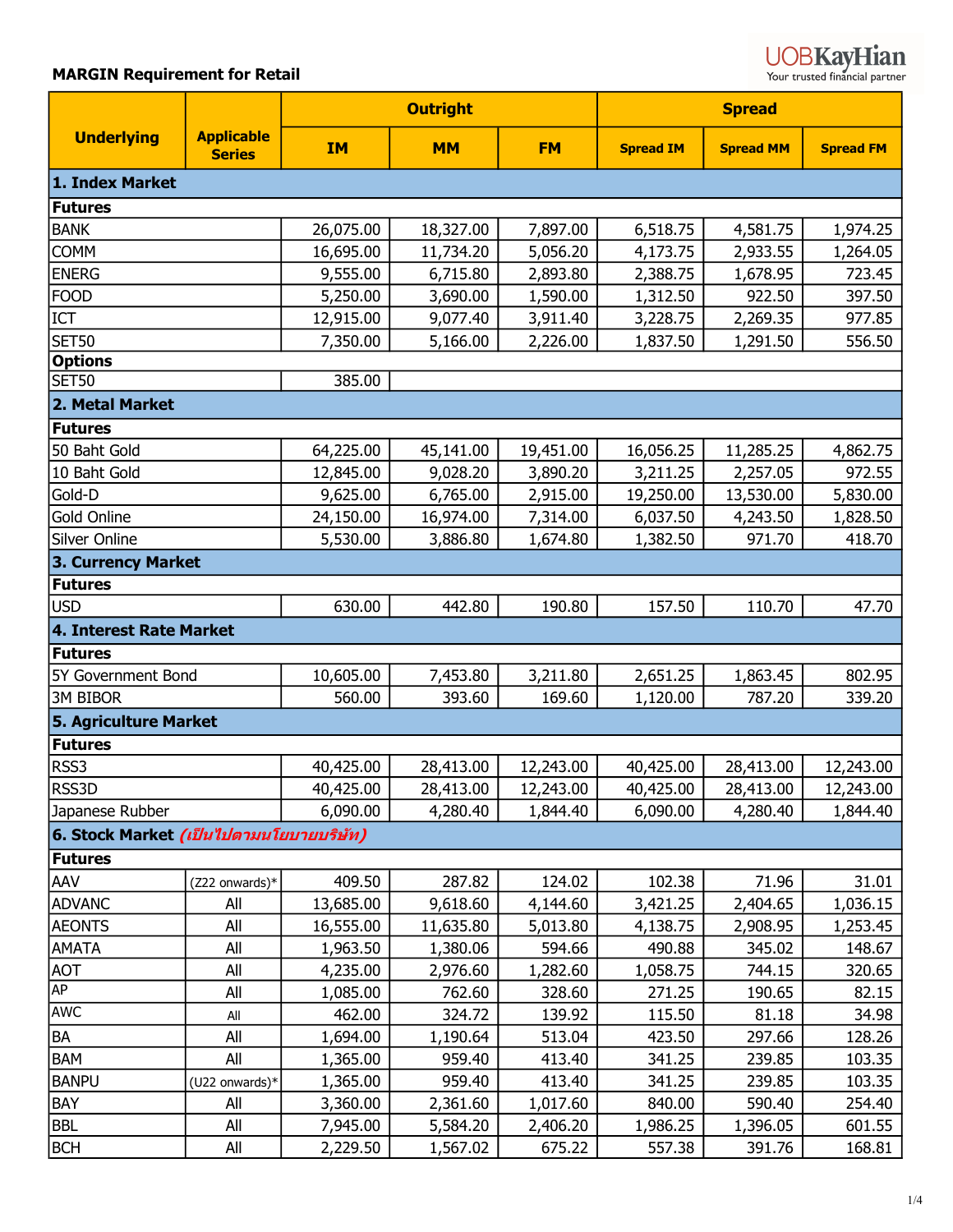| <b>UOBKayHian</b>              |
|--------------------------------|
| Your trusted financial partner |

|                   |                                    |           | <b>Outright</b> |           | <b>Spread</b>    |                  |                  |
|-------------------|------------------------------------|-----------|-----------------|-----------|------------------|------------------|------------------|
| <b>Underlying</b> | <b>Applicable</b><br><b>Series</b> | <b>IM</b> | <b>MM</b>       | <b>FM</b> | <b>Spread IM</b> | <b>Spread MM</b> | <b>Spread FM</b> |
| <b>BCP</b>        | All                                | 2,870.00  | 2,017.20        | 869.20    | 717.50           | 504.30           | 217.30           |
| <b>BCPG</b>       | All                                | 1,039.50  | 730.62          | 314.82    | 259.88           | 182.66           | 78.71            |
| <b>BDMS</b>       | All                                | 1,365.00  | 959.40          | 413.40    | 341.25           | 239.85           | 103.35           |
| <b>BEAUTY</b>     | All                                | 236.25    | 166.05          | 71.55     | 59.06            | 41.51            | 17.89            |
| <b>BEC</b>        | All                                | 2,598.75  | 1,826.55        | 787.05    | 649.69           | 456.64           | 196.76           |
| <b>BEM</b>        | All                                | 525.00    | 369.00          | 159.00    | 131.25           | 92.25            | 39.75            |
| <b>BGRIM</b>      | All                                | 3,591.00  | 2,523.96        | 1,087.56  | 897.75           | 630.99           | 271.89           |
| <b>BH</b>         | All                                | 13,475.00 | 9,471.00        | 4,081.00  | 3,368.75         | 2,367.75         | 1,020.25         |
| <b>BJC</b>        | All                                | 2,625.00  | 1,845.00        | 795.00    | 656.25           | 461.25           | 198.75           |
| <b>BLA</b>        | All                                | 5,215.00  | 3,665.40        | 1,579.40  | 1,303.75         | 916.35           | 394.85           |
| <b>BLAND</b>      | All                                | 115.50    | 81.18           | 34.98     | 28.88            | 20.30            | 8.75             |
| <b>BPP</b>        | All                                | 1,015.00  | 713.40          | 307.40    | 253.75           | 178.35           | 76.85            |
| <b>BTS</b>        | All                                | 630.00    | 442.80          | 190.80    | 157.50           | 110.70           | 47.70            |
| <b>CBG</b>        | All                                | 10,300.50 | 7,239.78        | 3,119.58  | 2,575.13         | 1,809.95         | 779.90           |
| <b>CENTEL</b>     | All                                | 5,236.00  | 3,680.16        | 1,585.76  | 1,309.00         | 920.04           | 396.44           |
| <b>CHG</b>        | All                                | 425.25    | 298.89          | 128.79    | 106.31           | 74.72            | 32.20            |
| <b>CK</b>         | All                                | 1,610.00  | 1,131.60        | 487.60    | 402.50           | 282.90           | 121.90           |
| <b>CKP</b>        | All                                | 546.00    | 383.76          | 165.36    | 136.50           | 95.94            | 41.34            |
| COM7              | (H23 onwards)*                     | 5,008.50  | 3,520.26        | 1,516.86  | 1,252.13         | 880.07           | 379.22           |
| <b>CPALL</b>      | All                                | 3,255.00  | 2,287.80        | 985.80    | 813.75           | 571.95           | 246.45           |
| <b>CPF</b>        | All                                | 1,295.00  | 910.20          | 392.20    | 323.75           | 227.55           | 98.05            |
| <b>CPN</b>        | All                                | 5,425.00  | 3,813.00        | 1,643.00  | 1,356.25         | 953.25           | 410.75           |
| <b>CRC</b>        | All                                | 3,465.00  | 2,435.40        | 1,049.40  | 866.25           | 608.85           | 262.35           |
| <b>DELTA</b>      | All                                | 62,825.00 | 44,157.00       | 19,027.00 | 15,706.25        | 11,039.25        | 4,756.75         |
| <b>DTAC</b>       | All                                | 4,774.00  | 3,355.44        | 1,445.84  | 1,193.50         | 838.86           | 361.46           |
| EA                | All                                | 12,615.75 | 8,867.07        | 3,820.77  | 3,153.94         | 2,216.77         | 955.19           |
| <b>EASTW</b>      | All                                | 962.50    | 676.50          | 291.50    | 240.63           | 169.13           | 72.88            |
| <b>EGCO</b>       | All                                | 9,345.00  | 6,568.20        | 2,830.20  | 2,336.25         | 1,642.05         | 707.55           |
| <b>EPG</b>        | All                                | 1,193.50  | 838.86          | 361.46    | 298.38           | 209.72           | 90.37            |
| <b>ERW</b>        | All                                | 500.50    | 351.78          | 151.58    | 125.13           | 87.95            | 37.90            |
| <b>ESSO</b>       | All                                | 962.50    | 676.50          | 291.50    | 240.63           | 169.13           | 72.88            |
| <b>GFPT</b>       | All                                | 1,232.00  | 865.92          | 373.12    | 308.00           | 216.48           | 93.28            |
| <b>GLOBAL</b>     | (H23onwards)*                      | 2,002.00  | 1,407.12        | 606.32    | 500.50           | 351.78           | 151.58           |
| <b>GPSC</b>       | All                                | 5,236.00  | 3,680.16        | 1,585.76  | 1,309.00         | 920.04           | 396.44           |
| <b>GULF</b>       | All                                | 4,914.00  | 3,453.84        | 1,488.24  | 1,228.50         | 863.46           | 372.06           |
| gunkul            | All                                | 864.50    | 607.62          | 261.82    | 216.13           | 151.91           | 65.46            |
| <b>HANA</b>       | All                                | 7,546.00  | 5,303.76        | 2,285.36  | 1,886.50         | 1,325.94         | 571.34           |
| <b>HMPRO</b>      | All                                | 1,386.00  | 974.16          | 419.76    | 346.50           | 243.54           | 104.94           |
| ICHI              | All                                | 962.50    | 676.50          | 291.50    | 240.63           | 169.13           | 72.88            |
| <b>INTUCH</b>     | All                                | 5,320.00  | 3,739.20        | 1,611.20  | 1,330.00         | 934.80           | 402.80           |
| <b>IRPC</b>       | All                                | 269.50    | 189.42          | 81.62     | 67.38            | 47.36            | 20.41            |
| <b>ITD</b>        | All                                | 364.00    | 255.84          | 110.24    | 91.00            | 63.96            | 27.56            |
| <b>IVL</b>        | All                                | 3,990.00  | 2,804.40        | 1,208.40  | 997.50           | 701.10           | 302.10           |
| JAS               | All                                | 539.00    | 378.84          | 163.24    | 134.75           | 94.71            | 40.81            |
| JMT               | (Z22 onwards)**                    | 10,920.00 | 7,675.20        | 3,307.20  | 2,730.00         | 1,918.80         | 826.80           |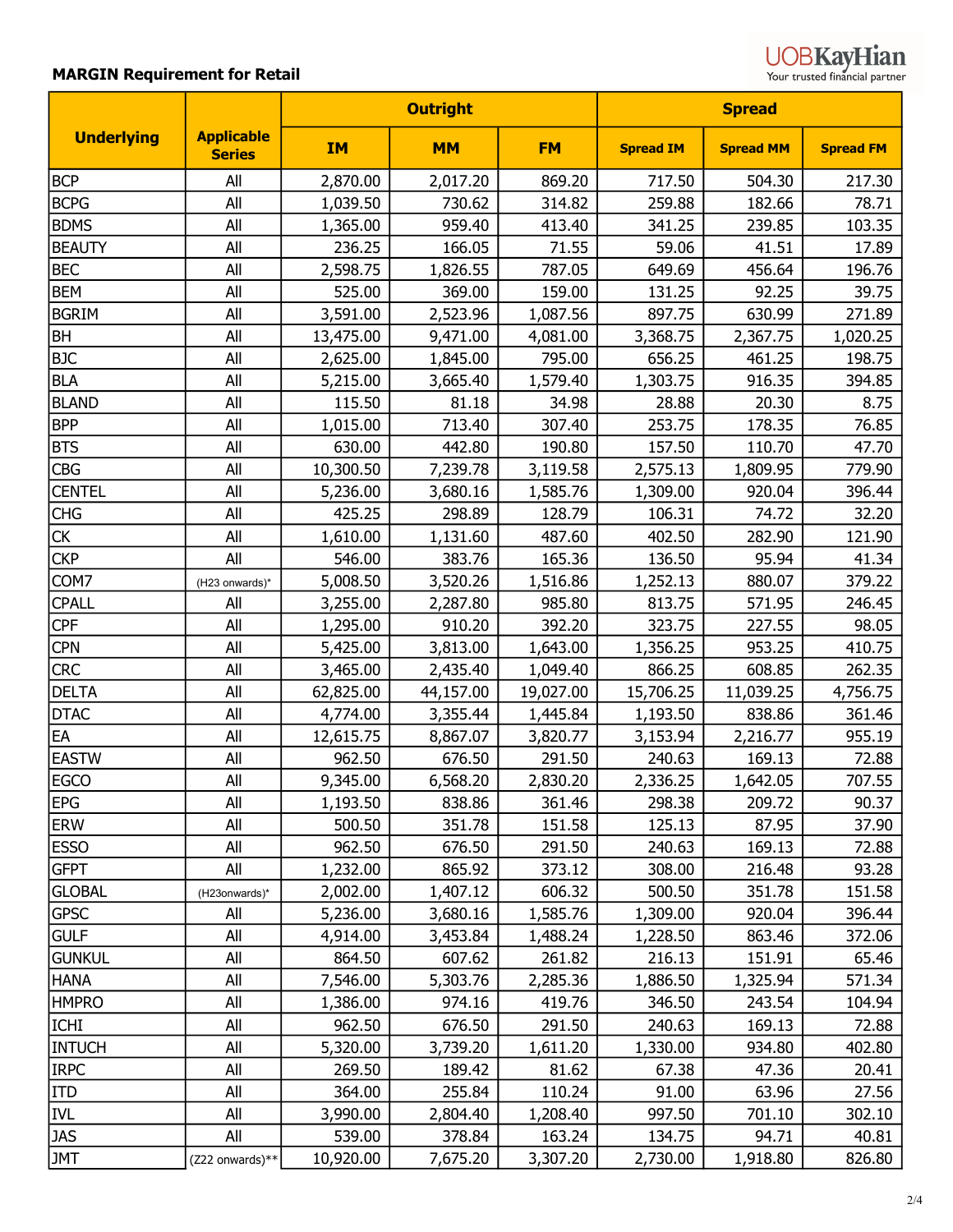| <b>UOBKavHian</b>              |
|--------------------------------|
| Your trusted financial partner |

|                   |                                    |           | <b>Outright</b> | <b>Spread</b> |                  |                  |                  |
|-------------------|------------------------------------|-----------|-----------------|---------------|------------------|------------------|------------------|
| <b>Underlying</b> | <b>Applicable</b><br><b>Series</b> | <b>IM</b> | <b>MM</b>       | <b>FM</b>     | <b>Spread IM</b> | <b>Spread MM</b> | <b>Spread FM</b> |
| <b>KBANK</b>      | All                                | 12,495.00 | 8,782.20        | 3,784.20      | 3,123.75         | 2,195.55         | 946.05           |
| <b>KCE</b>        | All                                | 7,700.00  | 5,412.00        | 2,332.00      | 1,925.00         | 1,353.00         | 583.00           |
| <b>KEX</b>        | All                                | 2,579.50  | 1,813.02        | 781.22        | 644.88           | 453.26           | 195.31           |
| <b>KKP</b>        | All                                | 4,480.00  | 3,148.80        | 1,356.80      | 1,120.00         | 787.20           | 339.20           |
| <b>KTB</b>        | All                                | 1,155.00  | 811.80          | 349.80        | 288.75           | 202.95           | 87.45            |
| <b>KTC</b>        | All                                | 6,044.50  | 4,248.42        | 1,830.62      | 1,511.13         | 1,062.11         | 457.66           |
| LH                | All                                | 560.00    | 393.60          | 169.60        | 140.00           | 98.40            | 42.40            |
| <b>LPN</b>        | All                                | 346.50    | 243.54          | 104.94        | 86.63            | 60.89            | 26.24            |
| M                 | All                                | 3,734.50  | 2,624.82        | 1,131.02      | 933.63           | 656.21           | 282.76           |
| <b>MAJOR</b>      | All                                | 2,194.50  | 1,542.42        | 664.62        | 548.63           | 385.61           | 166.16           |
| <b>MBK</b>        | All                                | 1,771.00  | 1,244.76        | 536.36        | 442.75           | 311.19           | 134.09           |
| <b>MEGA</b>       | All                                | 5,043.50  | 3,544.86        | 1,527.46      | 1,260.88         | 886.22           | 381.87           |
| <b>MINT</b>       | All                                | 2,940.00  | 2,066.40        | 890.40        | 735.00           | 516.60           | 222.60           |
| <b>MTC</b>        | All                                | 4,466.00  | 3,138.96        | 1,352.56      | 1,116.50         | 784.74           | 338.14           |
| <b>OR</b>         | All                                | 1,680.00  | 1,180.80        | 508.80        | 420.00           | 295.20           | 127.20           |
| ORI               | All                                | 1,270.50  | 892.98          | 384.78        | 317.63           | 223.25           | 96.20            |
| <b>OSP</b>        | All                                | 4,866.75  | 3,420.63        | 1,473.93      | 1,216.69         | 855.16           | 368.48           |
| <b>PLANB</b>      | (Z22 onwards)**                    | 1,228.50  | 863.46          | 372.06        | 307.13           | 215.87           | 93.02            |
| <b>PRM</b>        | All                                | 808.50    | 568.26          | 244.86        | 202.13           | 142.07           | 61.22            |
| <b>PSH</b>        | All                                | 1,155.00  | 811.80          | 349.80        | 288.75           | 202.95           | 87.45            |
| <b>PSL</b>        | All                                | 3,685.50  | 2,590.38        | 1,116.18      | 921.38           | 647.60           | 279.05           |
| PTG               | All                                | 1,606.50  | 1,129.14        | 486.54        | 401.63           | 282.29           | 121.64           |
| PTT               | All                                | 2,030.00  | 1,426.80        | 614.80        | 507.50           | 356.70           | 153.70           |
| <b>PTTEP</b>      | All                                | 11,515.00 | 8,093.40        | 3,487.40      | 2,878.75         | 2,023.35         | 871.85           |
| <b>PTTGC</b>      | All                                | 3,290.00  | 2,312.40        | 996.40        | 822.50           | 578.10           | 249.10           |
| QH                | All                                | 175.00    | 123.00          | 53.00         | 43.75            | 30.75            | 13.25            |
| <b>RATCH</b>      | (M23 onwards) *                    | 2,975.00  | 2,091.00        | 901.00        | 743.75           | 522.75           | 225.25           |
| <b>RS</b>         | All                                | 2,362.50  | 1,660.50        | 715.50        | 590.63           | 415.13           | 178.88           |
| ls                | All                                | 192.50    | 135.30          | 58.30         | 48.13            | 33.83            | 14.58            |
| <b>SAMART</b>     | All                                | 992.25    | 697.41          | 300.51        | 248.06           | 174.35           | 75.13            |
| <b>SAWAD</b>      | All                                | 4,928.00  | 3,463.68        | 1,492.48      | 1,232.00         | 865.92           | 373.12           |
| <b>SCB</b>        | All                                | 8,890.00  | 6,248.40        | 2,692.40      | 2,222.50         | 1,562.10         | 673.10           |
| <b>SCBB</b>       | All                                | 8,890.00  | 6,248.40        | 2,692.40      | 2,222.50         | 1,562.10         | 673.10           |
| <b>SCC</b>        | All                                | 17,745.00 | 12,472.20       | 5,374.20      | 4,436.25         | 3,118.05         | 1,343.55         |
| <b>SCGP</b>       | All                                | 4,235.00  | 2,976.60        | 1,282.60      | 1,058.75         | 744.15           | 320.65           |
| <b>SGP</b>        | All                                | 1,232.00  | 865.92          | 373.12        | 308.00           | 216.48           | 93.28            |
| <b>SIRI</b>       | All                                | 182.00    | 127.92          | 55.12         | 45.50            | 31.98            | 13.78            |
| <b>SPALI</b>      | All                                | 1,505.00  | 1,057.80        | 455.80        | 376.25           | 264.45           | 113.95           |
| <b>SPCG</b>       | All                                | 1,270.50  | 892.98          | 384.78        | 317.63           | 223.25           | 96.20            |
| <b>SPRC</b>       | All                                | 1,085.00  | 762.60          | 328.60        | 271.25           | 190.65           | 82.15            |
| <b>STA</b>        | All                                | 2,656.50  | 1,867.14        | 804.54        | 664.13           | 466.79           | 201.14           |
| <b>STEC</b>       | All                                | 1,193.50  | 838.86          | 361.46        | 298.38           | 209.72           | 90.37            |
| <b>STGT</b>       | All                                | 3,118.50  | 2,191.86        | 944.46        | 779.63           | 547.97           | 236.12           |
| <b>STPI</b>       | All                                | 885.50    | 622.38          | 268.18        | 221.38           | 155.60           | 67.05            |
| <b>SUPER</b>      | All                                | 94.50     | 66.42           | 28.62         | 23.63            | 16.61            | 7.16             |